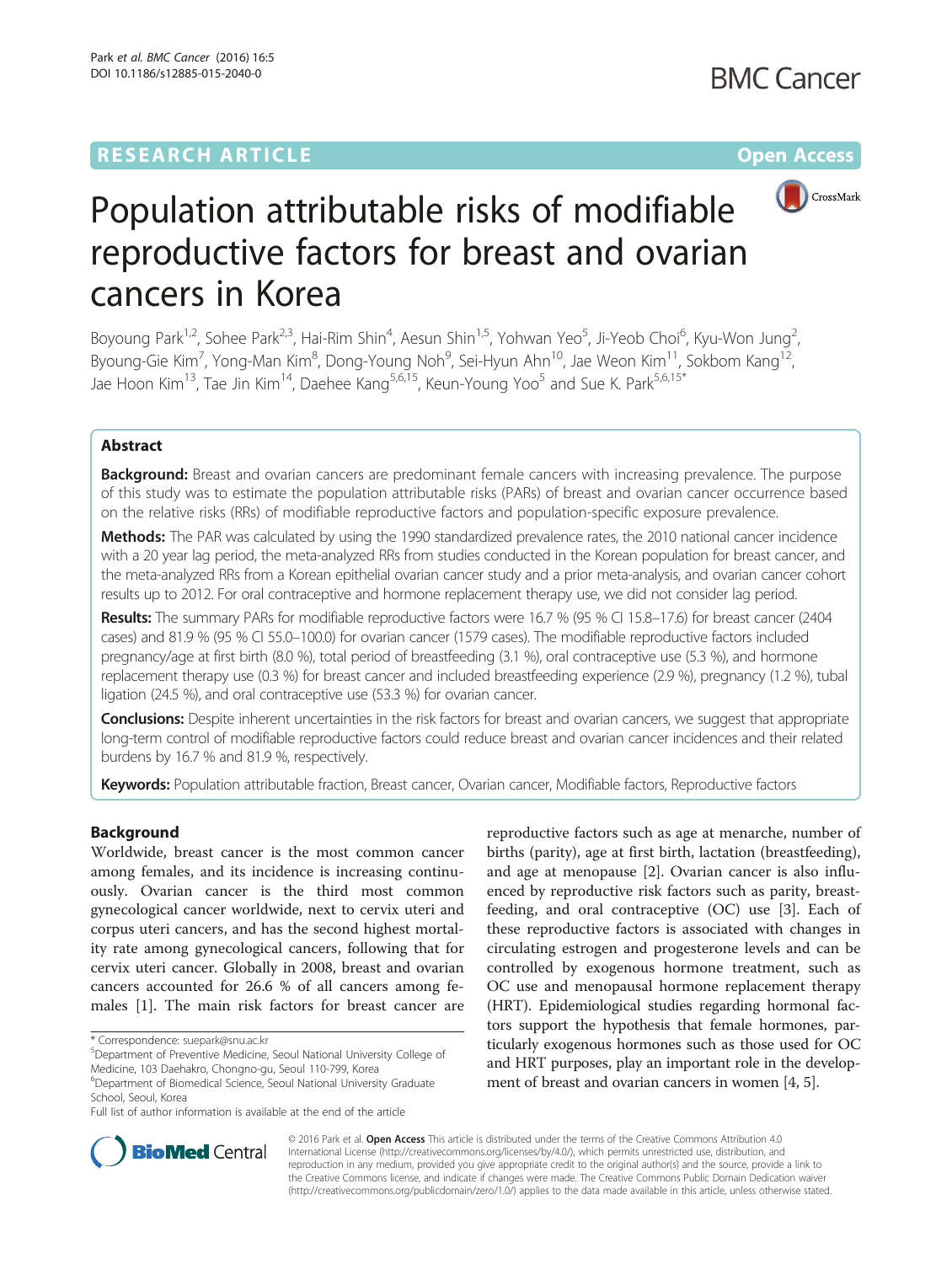In Korea, breast and ovarian cancers account for 14.3 % and 2.0 %, respectively, of all female cancers. In Korea, breast cancer is the second most common cancer following thyroid cancer, while ovarian cancer is ranked as  $10^{th}$  most common among females [[6\]](#page-6-0). Breast and ovarian cancer incidences have been continuously increasing over the past 20 years [[7](#page-6-0)], and the average annual percentage increases in breast and ovarian cancers are 6.3 % and 1.6 %, respectively [[6\]](#page-6-0). Increases in the prevalence of breast and ovarian cancers have been linked to rapid changes in reproductive factors, including age at menarche, menopause, parity, and birthrelated characteristics (i.e., age at first birth, number of births, and breastfeeding), as well as a rapidly ageing population this country [[8](#page-6-0)–[10\]](#page-6-0). Particularly in Korea, rapid development and economic growth since the 1950 Korean War have given rise to marked westernization, leading to rapid changes in the reproductive risk factors of cancers. In 2005, Korea implemented a nationwide breast cancer screening program, which may be a contributor to the increased prevalence of breast cancer cases observed in this country.

The epidemiological patterns of breast and ovarian cancers and their risk factors in Korean women may require the development of population-specific strategies for cancer prevention. The determination of population attributable risks (PARs), defined as the quantified contribution of each risk factor to a disease, can help policymakers establish appropriate public health interventions [\[11\]](#page-6-0).

The purpose of this study was to estimate the burden of reproductive risk factors on the prevalence of breast and ovarian cancer in Korea using Korean-specific risk estimates. Since breast and ovarian cancers are major female cancers in the Korean population, such populationspecific prevalence and risk estimates should help in the development of cancer control plans in Korea.

# Methods

## Selection of major risk factors

Prior studies focused on breast cancer risk factors in Korea were based on a subset of data from the Seoul Breast Cancer Study (SeBCS) [[12](#page-6-0)–[17](#page-7-0)], the largest community based case–control study between 1993 and 2007. The cases consisted of women diagnosed with histologically confirmed breast cancer from three teaching hospitals located in Seoul, accounting for about 15-18 % of total breast cancer cases in Korea. The controls were composed of non-cancer patients or health examinees visiting the hospitals located in Seoul and near metropolitan areas. After getting written informed consent, information on demographic characteristics, reproductive factors, and lifestyle habits were collected by trained interviewers using a structured questionnaire. The SeBCS cases and controls were frequency matched by 5-year

age and three enrollment period categories (1993–1997, 1998–2000, and 2001–2007). As a result, 3789 case and control sets were included in our analysis. Details of the SeBCS are described elsewhere [[18\]](#page-7-0).

In our previous studies using subset of data from the SeBCS, we have identified various risk factors of breast cancer in Korea including early menarche, late menopause, nulliparity, later first full-term pregnancy, family history, postmenopausal obesity, breastfeeding, and OC use [\[12](#page-6-0)–[17\]](#page-7-0). For PAR calculations of potential risk factors, estimation of odds ratio (OR) for the full data set from the SeBCS, not a subset, was needed to get a small range for the 95 % confidence interval (CI). Next, we performed a pooled data analysis and selected variables according to the results from the multiple logistic regression. As a result, age at menarche, age at menopause, pregnancy age at first birth, total period of breastfeeding, and OC use were selected as significant reproductive factors. Of them, we chose pregnancy/age at first birth, total period of breastfeeding, and OC use as modifiable reproductive factors. "HRT use" was not a significant variable according to our results. However, we chose to include it since the IARC has reported that HRT is a carcinogenic agent in humans [[19\]](#page-7-0). Although we selected risk factors for our new analysis, the selected risk factors of breast cancer were the same as those previously recognized as risk factors in Korea.

For ovarian cancer, Holschneider et al. reviewed the literature and proposed family history, genetic mutations, nulliparity, late menopause, and early menarche as risk factors for ovarian cancer. In addition, they suggested that multiparity, oral contraceptive use, and hysterectomy or tubal ligation were protective factors [\[20](#page-7-0)]. We selected reproductive factors that have previously been recognized as causal factors and the Korea Epithelial Ovarian Cancer Study (Ko-Eve) data was applied to estimate Korean OR values. The Ko-Eve study, started in 2009, is the only ongoing study in Korea. This community based case–control study covers incident epithelial ovarian cancers from six major centers and healthy controls among health examinees from community hospitals located in Seoul. Standardized questionnaires including socio-demographics characteristics, past medical history, family history, lifestyle habits, and reproductive factors for women were administered by trained interviewers. The details of the Ko-Eve are described elsewhere [\[21](#page-7-0)]. Initially, we analyzed the 231 cases registered from 2009 to 2011 and a group of 1:4 matched community controls  $(N = 924)$ . We estimated Korean OR values using our ovarian cancer data from multiple logistic regression models (backward) adjusted for age, education, and alleged risk factors reported in the literature. In this process, family history of breast cancer, family history of ovarian cancer, age at menarche, age at menopause,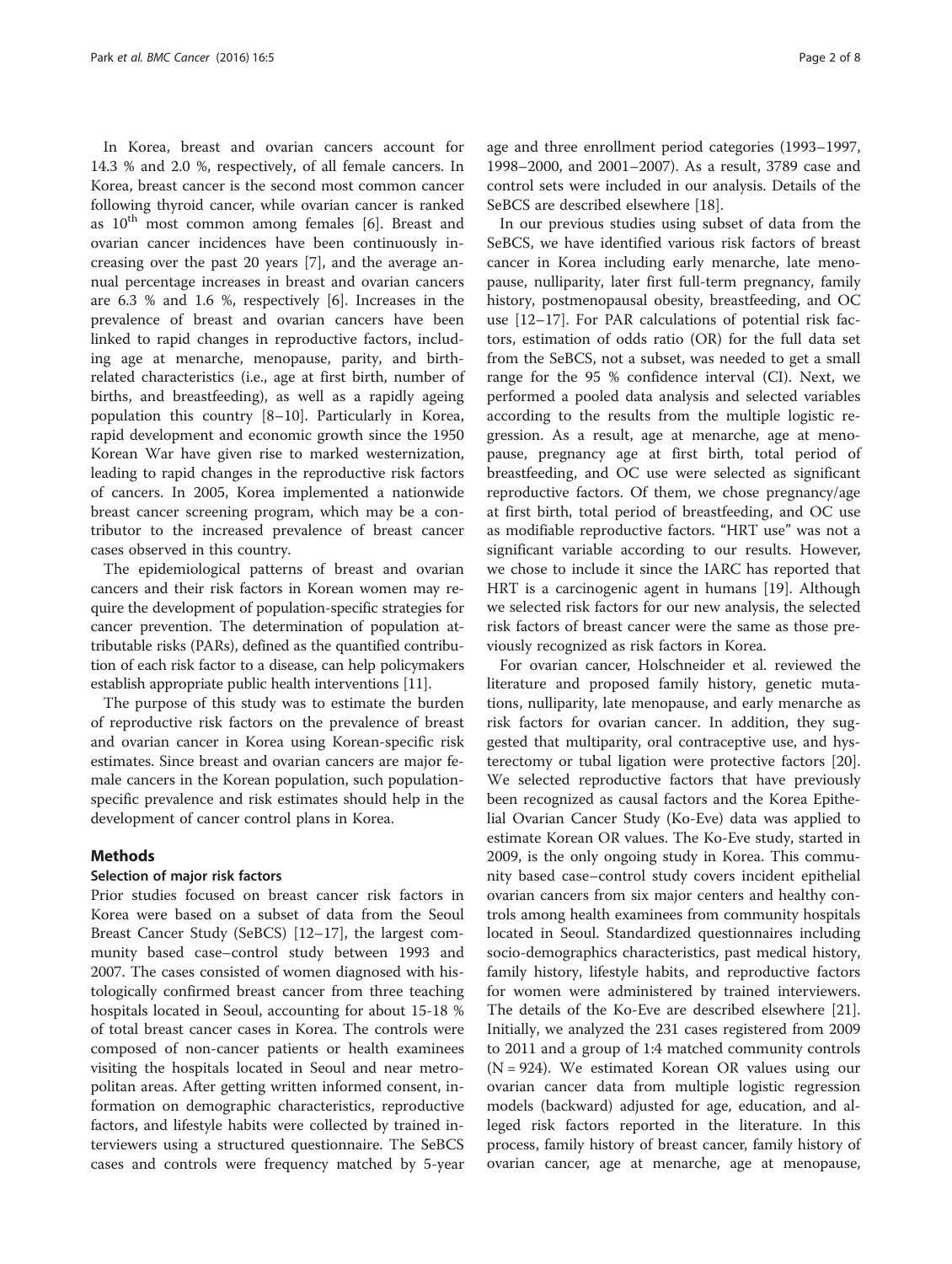pregnancy, breastfeeding, tubal ligation, and OC use were significant factors and were chosen. Afterwards, we selected pregnancy, breastfeeding, and tubal ligation, and OC use as modifiable factors.

Considering the effect of the population control policies through national birth control programs on the rapid decline of the fertility rate in Korea [[22](#page-7-0)], we included 'pregnancy/age at first birth' for breast cancer and 'pregnancy' for ovarian cancer as modifiable factors. The variable pregnancy represented full-term pregnancy excluding miscarriages and induced abortion.

#### Prevalence of exposure factors and cancer incidence

We applied the number of cancer incidents in the female population aged 20 years and older in the year 2010 from the Korea Central Cancer, a nationwide cancer registry in Korea [[6\]](#page-6-0). Although several previous studies regarding PARs have suggested approximately a 20-year induction period, from exposure to risk to cancer development [[23](#page-7-0)–[26](#page-7-0)], studies regarding PARs of reproductive factors often suggested no lag time [[27](#page-7-0), [28\]](#page-7-0). In addition, for OC, the increased breast cancer risk disappears approximately 10 years after cessation of use [[29](#page-7-0)], and cancer risk decreases rapidly after cessation of HRT use. Thus, no-lag time was considered and the prevalence in 2010 was estimated. We estimated the exposure prevalence of each selected modifiable reproductive risk factor in Korean females by using the data from the Korea National Health and Nutrition Examination Survey (KNHANES), which was performed on a random representative sample of the Korean population in 2005 [\[30](#page-7-0)]. Because the KNHANES did not include the history of tubal ligation, we determined the prevalence of tubal ligation based on the control subjects in the Ko-Eve study [[21\]](#page-7-0). We estimated prevalence by applying an agespecific prevalence rate by 5-year age categories from the KNHANES 2005 or the Ko-EVE studies to the female populations in 2010 and summed up the totals to obtain standardized prevalence rates.

# Meta-analysis for estimation of risk for breast and ovarian cancers

To obtain the pooled relative risks (RRs) for the selected risk factors, we conducted a meta-analysis of the results of large-scale, case–control studies in Korea (SeBCS for breast cancer and Ko-Eve for ovarian cancer) and the results from other previous studies. For breast cancer analysis, because the SeBCS included large numbers of cases and matched controls, we restricted the data selection to studies conducted in Korea and did not restrict the study design to reflect Korean risk estimates. For ovarian cancer analysis, given that the Ko-Eve is the only study conducted in Korea, and includes a limited number of cases, we included data from international studies

to perform a meta-analysis with Ko-EVE results to obtain stable risk estimates. The priority for inclusion of international data was meta-analysis or pooled analysis data. In cases where studies were not available, we included cohort study results. In cases where we could not obtain RR or the raw data necessary for calculating a RR estimate, the data were excluded from the meta-analysis.

Studies published in English or Korean before December 2012 were identified through PubMed ([http://www.](http://www.ncbi.nlm.nih.gov/pubmed/) [ncbi.nlm.nih.gov/pubmed/\)](http://www.ncbi.nlm.nih.gov/pubmed/), Embase [\(http://www.emba](http://www.embase.com/home)[se.com/home](http://www.embase.com/home)), and KoreaMed [\(http://www.koreamed.](http://www.koreamed.org/SearchBasic.php) [org/SearchBasic.php\)](http://www.koreamed.org/SearchBasic.php). The search keywords were cancer (breast cancer, ovarian cancer) and each of the risk factors. For each article, we checked whether data resources overlapped. When more than one study from the same study population was available, the study with the most complete data was used.

For breast cancer, in addition to the SeBCS, one study [[31](#page-7-0)] was included for meta-analysis of OC and HRT use, and only the results from the SeBCS were applied for pregnancy/age at first birth and duration of breastfeeding because there were no prior study results in Korea. For ovarian cancer, in addition to the Ko-Eve, 11 cohort studies [[32](#page-7-0)–[42\]](#page-7-0) were identified for pregnancy, but two studies [[35](#page-7-0), [38](#page-7-0), [39\]](#page-7-0) were excluded because of shared study populations  $([39, 40]$  $([39, 40]$  $([39, 40]$  $([39, 40]$  and  $[35, 41]$ ) and one study of women with infertility problems [[38](#page-7-0)] was excluded. In order to obtain pooled RRs, four cohort studies [[36](#page-7-0), [39, 42](#page-7-0), [43\]](#page-7-0) were included for breastfeeding analysis (Additional file [1:](#page-6-0) Figure S1) and meta-analysis studies were included for each tubal ligation [\[44\]](#page-7-0) and OC use [\[45](#page-7-0)], in addition to the Ko-Eve. Meta-analysis estimates from both cohort studies and case–control studies were applied to achieve our combined results. In the meta-analysis, we did not access the inconsistency, publication bias, and other risk of bias. Stata version 12.0 (StataCorp, College Station, TX, USA) was used for the meta-analysis. The results from the included or excluded studies are summarized in Additional file [2](#page-6-0): Table S1. The study design and the present study were approved by the Seoul National University institutional review board in compliance with the Helsinki Declaration (IRB number: C-0909-048-295).

#### Statistical analysis

From the estimated prevalence of exposure in the population  $(p)$  and the RRs for each particular risk factor, the PAR for each risk can be calculated. The PAR was calculated by using the modified Levin's formula for multiple categories, as proposed by Hanley [[46, 47\]](#page-7-0).

$$
PAF = \sum p_i (RR_i - 1) / \left(1 + \sum p_i (RR_i - 1)\right)
$$

PARs of breastfeeding duration for breast cancer, as well as breastfeeding experience and tubal ligation for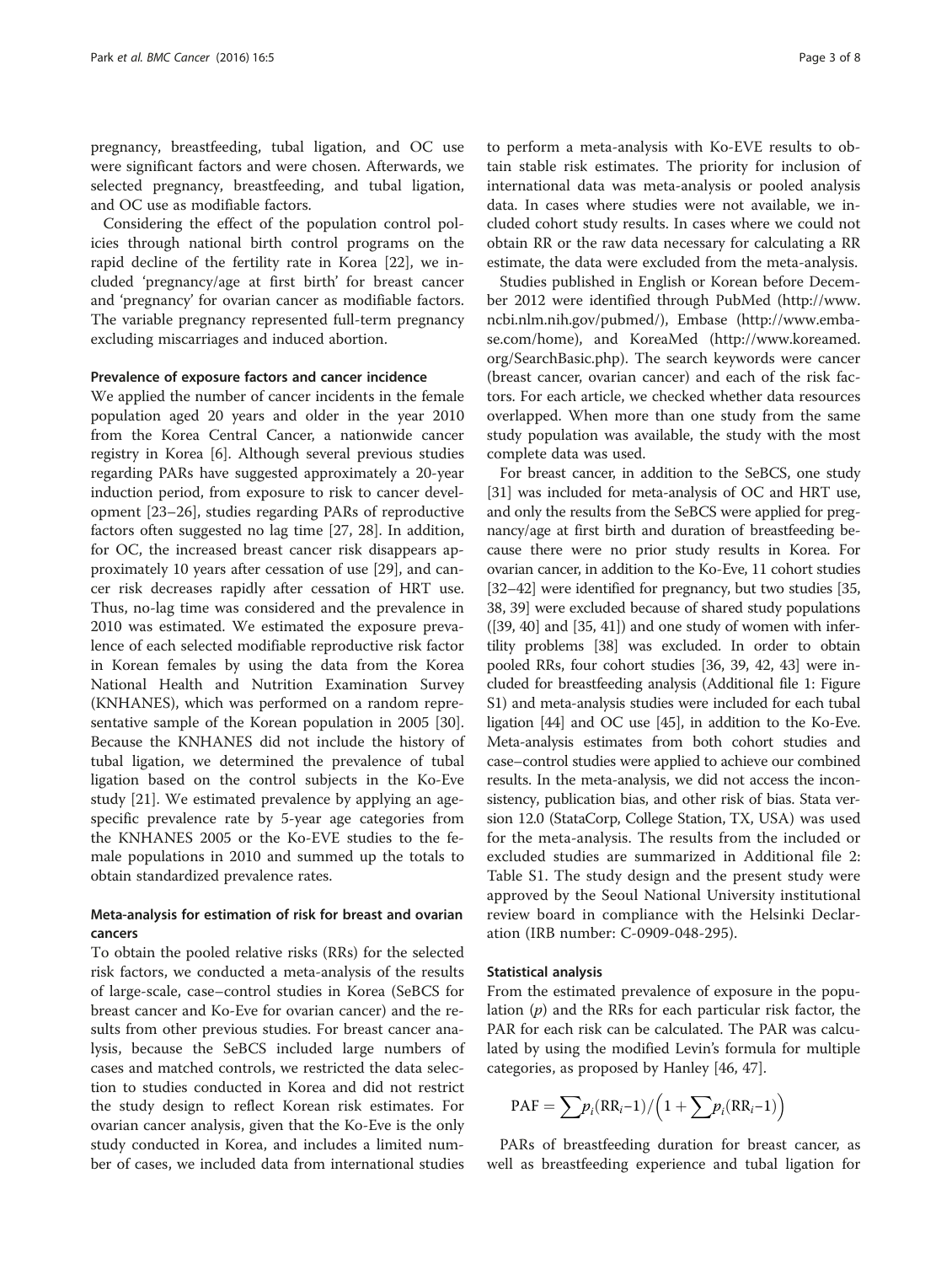ovarian cancer were estimated using the prevalence of pregnancy (97 %). PARs of HRT use for breast cancer was estimated using the prevalence of menopause (32 %) in women aged 20 years or over in 2010.

By using the obtained PARs, we calculated the proportions and numbers of cases and deaths of breast and ovarian cancer due to modifiable reproductive factors in females 20 years of age and older.

# Results

The RRs and prevalences for breast and ovarian cancer applied in the current study along with the data sources are summarized in Table 1. A later first pregnancy age showed a higher risk for breast cancer, and those whose total period of breastfeeding was ≤6 months showed an increased breast cancer risk (RR = 1.28 [95 % CI 1.07– 1.53]) compared with females with a breastfeeding period of ≥7 months. The use of OC was associated with a 1.31-fold higher risk for breast cancer in the pooled

analysis (95 % CI 1.04–1.64); however, HRT use was not significantly associated with breast cancer (RR = 1.16 [95 % CI 0.36–3.78]). Nulliparous women had a 1.42 fold higher risk for ovarian cancer (95 % CI 1.31–1.54). Women who did not have breastfeeding experience had an increased risk of ovarian cancer ( $RR = 1.17$  [95 % CI 1.02–1.33]). Female who did not undergo tubal ligation had an increased risk of ovarian cancer (RR = 1.44 [95 % CI 1.33–1.56]) and those who did not have experience to take OC also had an increased risk (RR = 1.87 [95 % CI 0.89–3.94]).

The PARs and numbers of breast and ovarian cancer incidences due to modifiable reproductive factors among females aged 20 years and older for the year 2010 in Korea are presented in Table [2.](#page-4-0) Pregnancy/age at first birth was the most important modifiable reproductive factor for breast cancer (PAR = 8.0 %), followed by OC use, total period of breastfeeding, and HRT use, which were attributed to 5.3 %, 3.1 %, and

Table 1 Summary of relative risks and prevalence (%) of exposure to modifiable reproductive factors in Korean women and data source

| Risk factors                       | Category        | Relative risk (95 % CI) Study design Source |                             |                                                | Prevalence (%) <sup>a</sup> | Source                          |
|------------------------------------|-----------------|---------------------------------------------|-----------------------------|------------------------------------------------|-----------------------------|---------------------------------|
| Breast cancer                      |                 |                                             |                             |                                                |                             |                                 |
| Pregnancy/age at first birth       | Nulliparous     | $1.06(0.82 - 1.36)$                         | Case-control SeBCS<br>study |                                                | 3                           | KNHANES, 2005                   |
|                                    | $\leq$ 23 years | 1.00                                        |                             |                                                | 36                          |                                 |
|                                    |                 | 24 - 30 year 1.13 (0.98-1.32)               |                             |                                                | 57                          |                                 |
|                                    | $\geq$ 31 year  | $1.27(0.98-1.66)$                           |                             |                                                | $\overline{4}$              |                                 |
| Total period of breast feeding     | Never           | $1.03(0.87-1.21)$                           | Case-control SeBCS<br>study |                                                | $17(18^{b})$                | KNHANES, 2005                   |
|                                    | $\leq$ 6 months | $1.28(1.07-1.53)$                           |                             |                                                | $9(10^{b})$                 |                                 |
|                                    | $\geq$ 7 months | 1.00                                        |                             |                                                | 70 $(72^b)$                 |                                 |
| Oral contraceptive use             | Never           | 1.00                                        |                             | Meta-anlaysis SeBCS and [31]                   | 82                          | KNHANES, 2005                   |
|                                    | Ever            | 1.31 (1.04-1.64)                            |                             |                                                | 18                          |                                 |
| Hormone replacement<br>therapy use | Never           | 1.00                                        |                             |                                                | 30 $(95^{\circ})$           | KNHANES, 2005                   |
|                                    | Ever            | 1.16 (0.36-3.78)                            |                             | Meta-anlaysis SeBCS and [31]                   | $2(5^{\circ})$              |                                 |
| Ovarian cancer                     |                 |                                             |                             |                                                |                             |                                 |
| Pregnancy                          | Nulliparous     | $1.42(1.31-1.54)$                           |                             | Meta-anlaysis Ko-EVE, [32-34, 36, 37, 40-42] 3 |                             | KNHANES, 2005                   |
|                                    | Parous          | 1.00                                        |                             |                                                | 97                          |                                 |
| Breast feeding experience          | Never           | $1.17(1.02-1.33)$                           |                             | Meta-anlaysis Ko-EVE, [36, 39, 42, 43]         | 17(18 <sup>b</sup> )        | KNHANES, 2005                   |
|                                    | Ever            | 1.00                                        |                             |                                                | $79(82^{b})$                |                                 |
| Tubal ligation                     | <b>No</b>       | $1.44(1.33-1.56)$                           |                             | Meta-anlaysis Ko-EVE and [44]                  | 75 $(77^b)$                 | Ko-EVE <sup>d</sup> , 2009-2011 |
|                                    | Yes             | 1.00                                        |                             |                                                | 22(23 <sup>b</sup> )        |                                 |
| Oral contraceptive use             | Never           | 1.87 (0.89-3.94)                            |                             | Meta-anlaysis Ko-EVE and [45]                  | 82                          | KNHANES, 2005                   |
|                                    | Ever            | 1.00                                        |                             |                                                | 18                          |                                 |

<sup>a</sup>Standardized prevalence rates among women aged 20 or over by 1990 Korean population census data for pregnancy/age at first birth, total period of breast feeding, pregnancy, breast feeding experience, and tubal ligation. Standardized prevalence rates among women aged 20 or over by 2010 Korean population census data for oral contraceptive use and hormone replacement therapy

b<br><sup>b</sup>Prevalence in parous women. In the Korean population, the prevalence of women with experience in breastfeeding was 97 %

c Prevalence in post-menopausal women. In the Korean population, the prevalence of post-menopausal women was 32 %

<sup>d</sup>Used control population only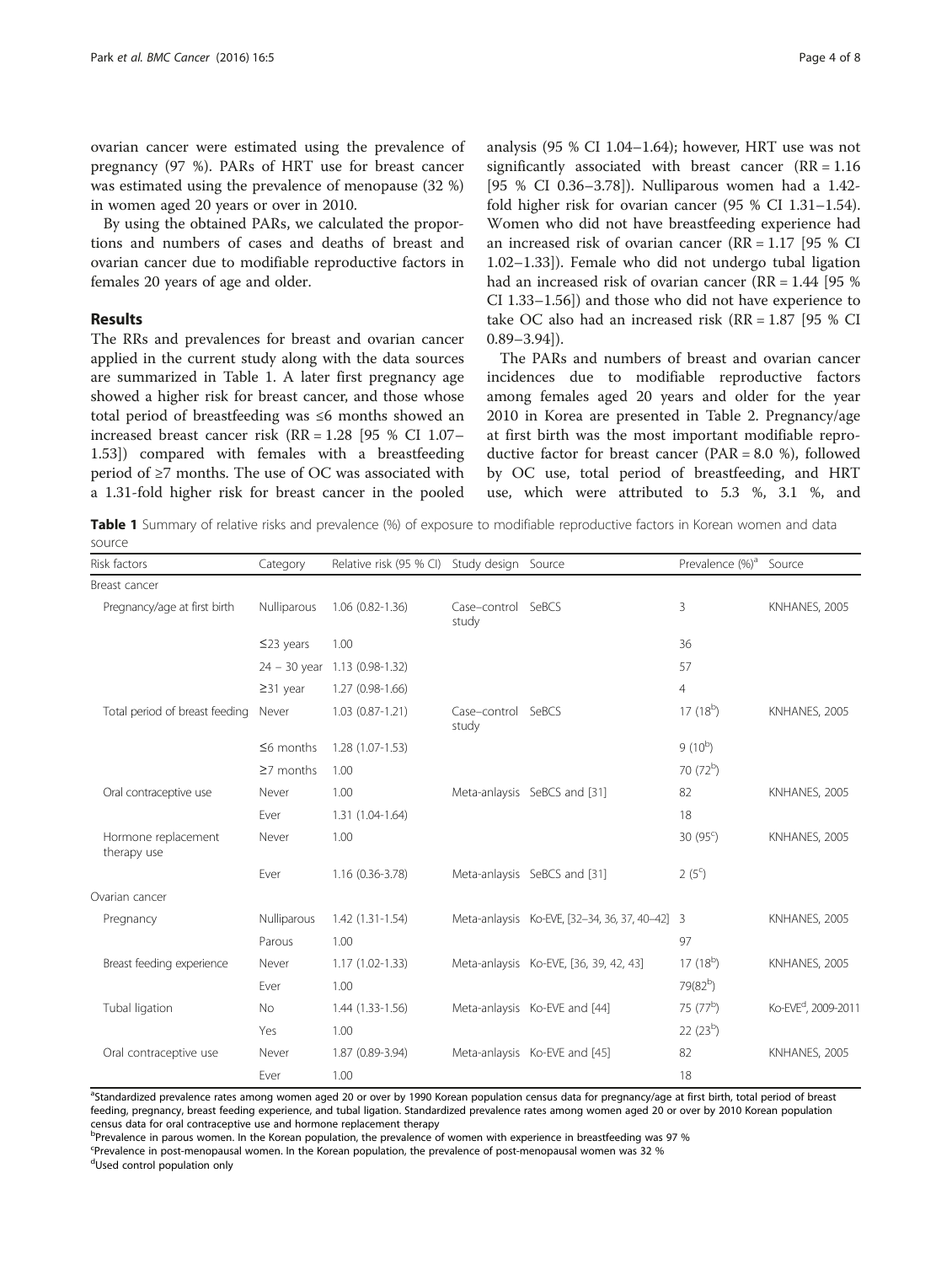| Cancer site | Risk factors                                        | Population attributable risks % (95 % CI) | Attributed N of cases <sup>c</sup> |
|-------------|-----------------------------------------------------|-------------------------------------------|------------------------------------|
| Breast      | Pregnancy/age at first birth                        | $8.0(7.4-8.6)$                            | 1152 (1066-1246)                   |
|             | (Nullipara or age at first birth $\geq$ 24 years)   |                                           |                                    |
|             | Total period of breast feeding <sup>a</sup>         | $3.1(3.1-3.2)$                            | 453 (441-464)                      |
|             | (Duration of breast feeding $\leq 6$ months)        |                                           |                                    |
|             | Oral contraceptive use (Ever)                       | $5.3(5.1-5.5)$                            | 763 (732-795)                      |
|             | Hormone replacement therapy use (Ever) <sup>b</sup> | $0.3(0.2-0.3)$                            | 37 (29-44)                         |
|             | Total                                               | 16.7 (15.8-17.6)                          | 2404 (2283-2535)                   |
| Ovary       | Pregnancy (Nulliparous)                             | $1.2(1.2-1.2)$                            | $24(24-24)$                        |
|             | Breast feeding experience (Never) <sup>a</sup>      | $2.9(2.8-2.9)$                            | $55(55-56)$                        |
|             | Tubal ligation (No) <sup>a</sup>                    | 24.5 (23.0-26.2)                          | 473 (444-504)                      |
|             | Oral contraceptive use (Never)                      | 53.3 (27.9-100.0 <sup>d</sup> )           | 1027 (537-1927)                    |
|             | Total                                               | 81.9 (55.0-100.0 $^{\circ}$ )             | 1579 (1059-1927)                   |
|             |                                                     |                                           | Attributed % of cases              |
|             | % of breast cancer in women                         |                                           | 16.7 (15.8-17.6)                   |
|             | % of ovary cancer in women                          |                                           | $81.9(55.0-100.0^d)$               |

<span id="page-4-0"></span>Table 2 The population attributable risks and estimated number of new cancer cases in Korean women caused by modifiable reproductive factors in the year 2010

<sup>a</sup>PAFs were considered only for parous females (97 % of total females)

<sup>b</sup>PAFs were considered only for post-menopausal females (32 % for total females)

c Attributable number of cases = population attributable risk X numbers of breast or ovarian cancer incidence in the year 2010 from National Cancer Registry <sup>d</sup>The population attributable risk exceed 100 (102.1) and truncated to 100

0.3 %, respectively, of breast cancer incidences. The PAR for the selected modifiable reproductive factors was 16.7 % (95 % CI 15.8–17.6) for breast cancer, and those factors were responsible for 2,404 (95 % CI 2,283–2,535) breast cancer cases in the year of 2010.

For ovarian cancer, OC use and tubal ligation were the most important modifiable reproductive factors (PAR = 53.3 % [95 % CI 27.9-100.0] and PAR = 24.5 % [95 % CI 23.0–26.2], respectively), whereas breast feeding and pregnancy were attributed to 2.9 % and 1.2 %, respectively. The PAR for the selected modifiable reproductive factors was 81.9 % (95 % CI 55.0–100.0) of ovarian cancer cases and they were responsible for 1579 (95 % CI 1059–1927) ovarian cancer incidences in the year of 2010 in Korea.

# **Discussion**

In Korea in the year 2010, 16.7 % of breast cancer and 81.9 % of ovarian cancer cases in women were attributable to modifiable reproductive factors. The modifiable reproductive factors included pregnancy/age at first birth (8.0 %), total period of breastfeeding (3.1 %), OC use (5.3 %), and HRT use (0.3 %) for breast cancer and included pregnancy (1.2 %), breastfeeding (2.9 %), tubal ligation (24.5 %), and OC never use (53.3 %) for ovarian cancer.

Several recent studies have reported PARs of reproductive factors for breast cancer. In one study, a combination of parity number and age at first birth

explained 17.9 % of breast cancers [\[48](#page-7-0)], a percentage higher than that in our results for age at first birth only (8.4 %). However, that study's overall PAR of breast cancer attributable to reproductive factors was similar to ours. Barnes et al. included the most reported risk factors for breast cancer including modifiable and non-modifiable factors in their PAR calculation and showed that about 50 % of breast cancers in post-menopausal women were attributed to hormone and reproductive factors such as age at menarche (7.7 %), age at menopause (12.0 %), parity (10.9 %), and HRT use (19.4 %) [[49\]](#page-7-0). Parkin et al. considered only breastfeeding and attributed it to 3.2 % of female breast cancers [[50\]](#page-7-0). A study from China showed that 6.7 % of breast cancers in women aged 15–49 years were attributed to reproductive factors, which included parity, number of children, age at first birth, and breastfeeding, and 0.7 % and 0.3 % were attributed to OC use and HRT use, respectively [\[28](#page-7-0)].

Among the assessed modifiable reproductive factors, large differences in PARs between studies were observed in HRT use. In French women, HRT use was associated with 12.7 % of breast cancer cases and 10.2 % of breast cancer deaths [[27\]](#page-7-0), whereas HRT use was attributed to 19.4 % [\[49](#page-7-0)], 3.2 % [\[50](#page-7-0)], 0.3 % [[28](#page-7-0)], 4.4 % [[51](#page-7-0)], and 2.4 % [[52\]](#page-7-0) of female breast cancer in Germany, the United Kingdom, China, the United States, and Japan, respectively. In the Korean population, the PAR of HRT was very low (0.3 %), similar to that reported for China [\[28](#page-7-0)].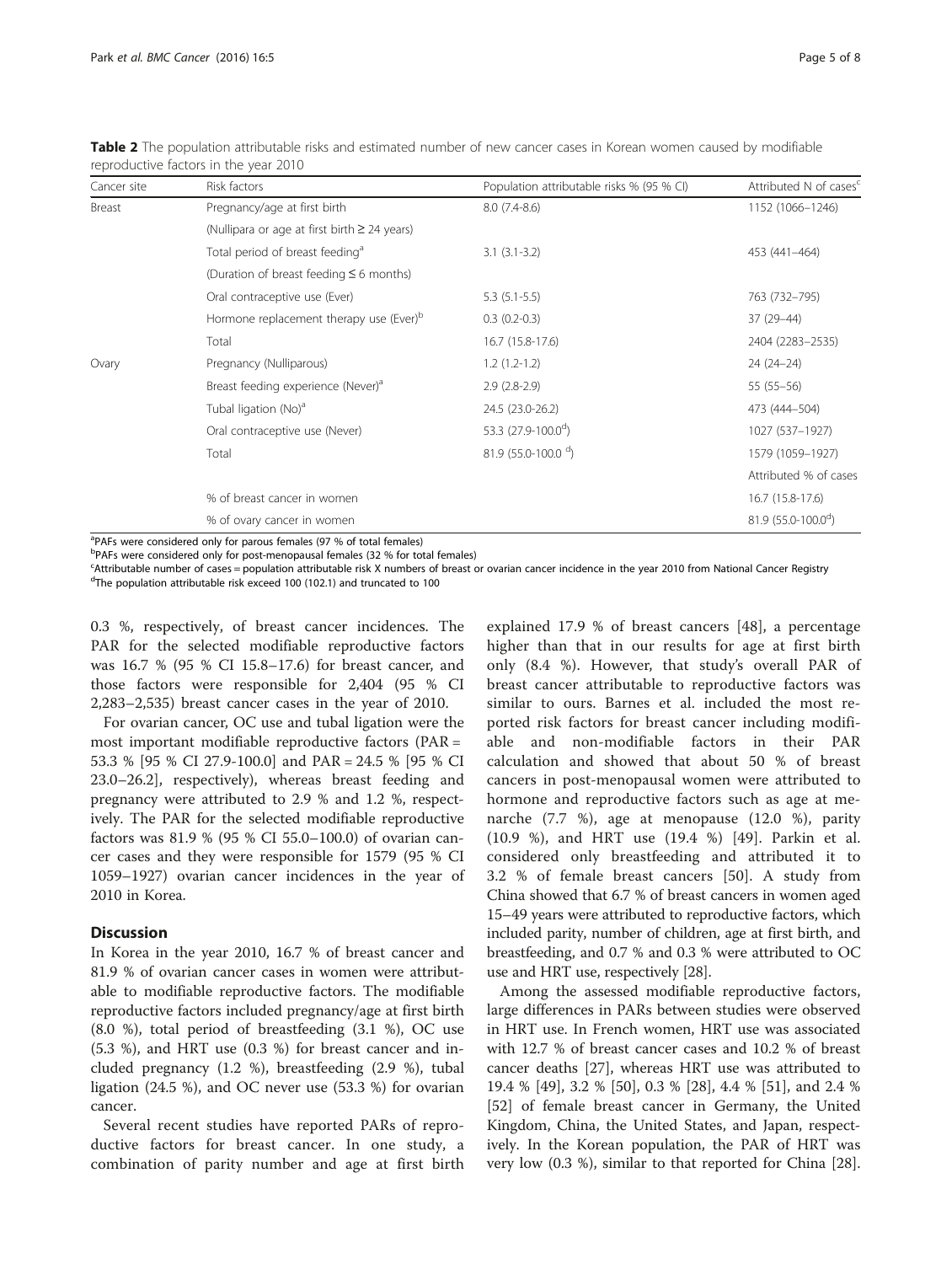The low level in Korea may be because HRT use is not common in Korea (5 % in post-menopausal women) and its RR is low.

Regarding the classification of risk factors, parity was considered a non-modifiable factor in the work of Barnes et al., but was assessed as a modifiable factor in this study. Barnes et al. restricted their PAR calculation to post-menopausal women, and parity-related factors could thus be considered as non-modifiable [\[49](#page-7-0)]. In contrast, the present study included all women aged 20 or older, and parity, pregnancy/age at first birth, and total period of breastfeeding were thus classified as modifiable factors. The International Agency for Research on Cancer and France working group estimated PAR changes from 1980 to 2000 by assessing changes in reproductive factors including parity (nulliparous vs. parous), mean number of children, age at first birth, and breastfeeding duration, and showed that changes in reproductive factors over those 20 years were associated with 6.7 % and 0.38 % of breast and ovarian cancers increases, respectively [[27\]](#page-7-0). Those results indicate that such factors can produce temporal changes in cancer incidence. Korea has an experience in decreasing fertility rate fast (from 6.0 births per woman in 1960 to 1.08 in 2005 and to 1.23 in 2010) through national birth control program as part of a population control policies began in 1958. Although the decreasing fertility rate is common phenomenon worldwide, the speed of decrement is one of the fast and now fertility rate in Korea is the lowest in the world [[22\]](#page-7-0). So, Korean government has changed family planning policy to childbirth encouragement and tries to increase the birth rate intensively with many benefits to families. Considering that the PAR can help policy makers establish appropriate public health interventions and efforts to control the birth rate in Korea for about past 60 years, including pregnancy/age at first birth as modifiable factors would helpful for policymakers not only in Korea but also other countries which have family planning policy to support their recommendation about childbirth. Thus, under this new policy, the encouragement of childbirth, particularly at an early age, might reduce breast and ovarian cancer incidences and deaths.

With regard to the PAR in ovarian cancer, Granstrom et al. reported that the PARs for family history, parity/ age at first birth, and residential area were 2.6 %, 22.3 %, and 7.2 %, respectively [[53\]](#page-7-0). Parazzini et al. included more risk factors, and the PARs were 4 % for a family history of breast and ovarian cancer, 8 % for age at menopause, 5 % for parity, 12 % for OC use, 7 % for high fat intake score, and 24 % for low green vegetable intake [[54\]](#page-7-0). Parkin et al. considered only HRT use as a reproductive risk factor for ovarian cancer and attributed 0.7 % of the ovarian cancer incidence to HRT. The OC

use is a protective factor for ovarian cancer [\[55\]](#page-7-0) and in Korea the PAR of OC was higher than other studies because prevalence OC use was very low (18 %). As a contraceptive method, tubal ligation was associated with a lower risk of ovarian cancer and, during the era of encouraging birth control in Korea, the most common artificial sterilization method was tubal ligation. Therefore, the PAR of tubal ligation for ovarian cancer was also higher.

There are several study limitations to be considered. Although the standardized population used in this study was from 1990, prevalence of most reproductive factors in 2005 was used because of the lack of representative data for 1990. Considering the increased age at first birth and the decreased fertility rate between 1990 and 2005, our results might underestimate the PAR for reproductive factors in Korea. In addition, the prevalence of tubal ligation showed limited representativeness because it was estimated by using control subjects from a hospital-based case–control study (Ko-Eve). Thus, we compared our estimates of the prevalence of tubal ligation with results from the National Survey on Fertility, Family Health & Welfare in Korea, a nationwide representative survey for females of childbearing age (15–44 years) [\[56](#page-7-0)], and the results were comparable to ours (18.3 % vs. 23 %, respectively). Moreover, our estimates of RRs were based on a limited number of studies, which may have introduced uncertainty in the pooled RR estimate and, hence, uncertainty in the calculated PARs. Although several review articles and meta-analysis studies have reported stable results for RR estimates of breast and ovarian cancer risk factors, in this study, we used Koreanspecific results. We considered ethnicity- or countryspecific risk estimates, distributions, and their effects on PAF estimates. In addition, while we did not consider the quality of each study included in our RR estimation, Korean studies included in the breast/ovarian cancer RR estimation were community based case–control studies. For ovarian cancer, we pooled results from previous international studies with those from a Ko-Eve. Therefore, the RR values might be less appropriate for the Korean female population. However, due to the lack of Korean data and followed by instable results for ovarian cancer, pooled estimates with previous international studies would be unavoidable as Shin et al. did in the previous study [[26\]](#page-7-0). The cut-off points were arbitrary and identified for convenience in our meta-analysis.

Despite these limitations, this study has several strengths. First, we used nationwide cancer incidence data that are representative of nearly the entire population. Thus, we had access to precise numbers of cancer cases for inclusion in our PAR estimation. Second, the estimated prevalence of exposure to each risk factor in 1990 was used in the consideration of a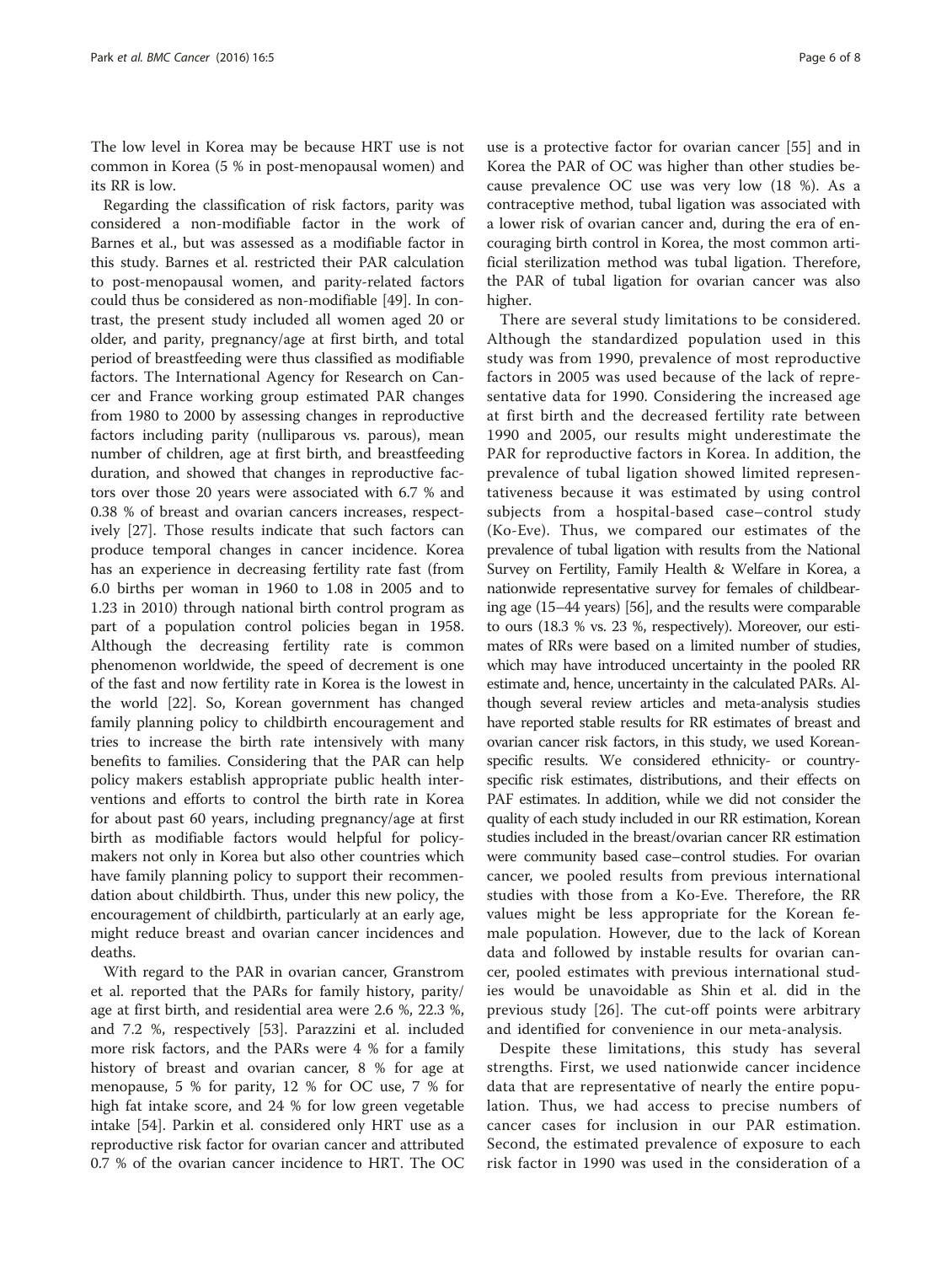<span id="page-6-0"></span>20-year lag period between exposure to a risk factor and subsequent cancer development. Although we did not measure the quality of each study, the studies included in the meta-analysis for breast cancer were conducted within the Korean population, thus providing Korean-specific results.

# Conclusions

In summary, the results of this study represent a systematic assessment of breast and ovarian cancer risks and the proportion of the risk associated with modifiable reproductive factors. A total of 16.7 % of breast cancer cases (2404 cases) and 81.9 % of ovarian cancer cases (1579 cases) in Korea among female individuals 20 years of age in 2010 were attributable to modifiable reproductive factors. Since breast and ovarian cancers are the most prevalent female cancers, and are showing a trend to higher prevalence, appropriate control of preventable or modifiable risk factors is an important strategy for reduction of the female cancer burden in Korea. Combining the current Korean family planning policy of childbirth encouragement with cancer control strategies that affect modifiable reproductive factors may help achieve reductions in breast and ovarian cancer incidences.

# Additional files

[Additional file 1: Figure S1.](dx.doi.org/10.1186/s12885-015-2040-0) Flow chart of the study selection for breast and ovarian cancer risk estimates. (DOCX 658 kb)

[Additional file 2: Table S1.](dx.doi.org/10.1186/s12885-015-2040-0) Studies included and excluded in the pooled-analysis of risk factors to calculate population attributable risks in breast and ovarian cancers. (DOC 138 kb)

#### Abbreviations

CI: confidence interval; HRT: hormone replacement therapy; KNHANES: Korea National Health Examination Survey; Ko-Eve: Korea Epithelial Ovarian Cancer Study; OC: oral contraceptive; OR: odds ratio; PAR: population attributable risk; RR: relative risk; SeBCS: Seoul Breast Cancer Study.

#### Competing interests

The authors declare that they have no competing interests.

#### Authors' contributions

B P analyzed data and has been involved in drafting manuscript. S P, Y Y and J-Y C has been involved in analyzing the data. B-G K and Y-M K has been involved in drafting manuscript. S P, H-R S, A S, K-W J and SK P have made substantial contributions to conception and design of the study and to interpretation of the data from the public sector's perspectives. D-Y N, S-H A, DK, and K-Y Y have made substantial contributions to acquisition and interpretation of the breast cancer related data from breast cancer surgeons' and epidemiologists' perspectives. JWK, SK, JHK, and TJK have made substantial contributions to acquisition and interpretation of the ovarian cancer related data from obstetricians' and gynecologists' perspectives. SKP has been involved in drafting manuscript and given final approval of the version to be published. All authors read and approve the final manuscript.

#### Acknowledgments

The study is part of a systematic analysis of attributable causes of cancer in Korea conducted by working group experts in collaboration with the National Cancer Center, Korea and the International Agency for Research on Cancer. This study was supported by a research grant from the National

Cancer Center, Korea (NCC-0710160) and a grant from the National R&D Program for Cancer Control, Ministry for Health, Welfare and Family affairs, Republic of Korea (1420190).

We thank Mathieu Boniol from the International Prevention Research Institute, Lyon, France and Paolo Boffetta from the Tisch Cancer Institute, Mount Sinai School of Medicine, New York, United States of America for their help while they were working at the International Agency for Research on Cancer, Lyon, France.

#### Author details

<sup>1</sup>Graduate School of Cancer Science and Policy, Goyang, Korea. <sup>2</sup>National Cancer Control Institute, National Cancer Center, Goyang, Korea. <sup>3</sup>Department of Epidemiology and Health Promotion, Graduate School of Public Health, Yonsei University, Seoul, Korea. <sup>4</sup>Western Pacific Regional Office, World Health Organization, Manila, Philippines. <sup>5</sup>Department of Preventive Medicine, Seoul National University College of Medicine, 103 Daehakro, Chongno-gu, Seoul 110-799, Korea. <sup>6</sup>Department of Biomedical Science, Seoul National University Graduate School, Seoul, Korea. 7 Department of Obstetrics and Gynecology, Samsung Medical Center & Sungkyunkwan University School of Medicine, Seoul, Korea. <sup>8</sup>Department of Obstetrics and Gynecology, University of Ulsan College of Medicine, Asan Medical Center, Seoul, Korea. <sup>9</sup>Department of Surgery and Cancer Research Institute, Seoul National University College of Medicine, Seoul, Korea. <sup>10</sup>Department of Surgery, University of Ulsan College of Medicine, Asan Medical Center, Seoul, Korea. <sup>11</sup> Department of Obstetrics and Gynecology, Seoul National University Hospital and Seoul National University College of Medicine, Seoul, Korea. <sup>12</sup>Department of Gynecologic Oncology, National Cancer Center, Goyang, Korea. 13Department of Obstetrics and Gynecology, Gangnam Severance Hospital, Yonsei University College of Medicine, Seoul, Korea. 14Department of Obstetrics and Gynecology, Cheil General Hospital and Women's Healthcare Center, Dankook University Medical College, Seoul, Korea. 15Cancer Research Institute, Seoul National University, Seoul, Korea.

### Received: 1 February 2015 Accepted: 22 December 2015 Published online: 06 January 2016

#### References

- 1. Ferlay J, Shin HR, Bray F, Forman D, Mathers C, Parkin DM. Estimates of worldwide burden of cancer in 2008: GLOBOCAN 2008. International journal of cancer Journal international du cancer. 2010;127(12):2893–917.
- 2. Key TJ, Verkasalo PK, Banks E. Epidemiology of breast cancer. Lancet Oncol. 2001;2(3):133–40.
- 3. Hunn J, Rodriguez GC. Ovarian cancer: etiology, risk factors, and epidemiology. Clin Obstet Gynecol. 2012;55(1):3–23.
- 4. Cogliano V, Grosse Y, Baan R, Straif K, Secretan B, El Ghissassi F. Carcinogenicity of combined oestrogen-progestagen contraceptives and menopausal treatment. Lancet Oncol. 2005;6(8):552–3.
- 5. Pike MC, Spicer DV, Dahmoush L, Press MF. Estrogens, progestogens, normal breast cell proliferation, and breast cancer risk. Epidemiol Rev. 1993;15(1):17–35.
- 6. Jung KW, Won YJ, Kong HJ, Oh CM, Seo HG, Lee JS. Cancer statistics in Korea: incidence, mortality, survival and prevalence in 2010. Cancer research and treatment: official journal of Korean Cancer Association. 2013;45(1):1–14.
- 7. Park SK, Kim Y, Kang D, Jung EJ, Yoo KY. Risk factors and control strategies for the rapidly rising rate of breast cancer in Korea. Journal of breast cancer. 2011;14(2):79–87.
- 8. Bray F, McCarron P, Parkin DM. The changing global patterns of female breast cancer incidence and mortality. Breast Cancer Res. 2004;6(6):229–39.
- 9. Park B, Park S, Kim TJ, Ma SH, Kim BG, Kim YM, et al. Epidemiological characteristics of ovarian cancer in Korea. J Gynecol Oncol. 2010;21(4):241–7.
- 10. Youlden DR, Cramb SM, Dunn NA, Muller JM, Pyke CM, Baade PD. The descriptive epidemiology of female breast cancer: an international comparison of screening, incidence, survival and mortality. Cancer Epidemiol. 2012;36(3):237–48.
- 11. Northridge ME. Public health methods—attributable risk as a link between causality and public health action. Am J Public Health. 1995;85(9):1202–4.
- 12. Yoo K-Y, Kim Y, Park SK, Kang D. Lifestyle, genetic susceptibility and future trends of breast cancer in Korea. Asian Pac J Cancer Prev. 2006;7(4):679–82.
- 13. Park S-K, Kang D, Noh D-Y, Lee K-M, Kim S-U, Choi J-Y, et al. Reproductive factors, glutathione S-transferase M1 and T1 genetic polymorphism and breast cancer risk. Breast Cancer Res Treat. 2003;78(1):89–96.